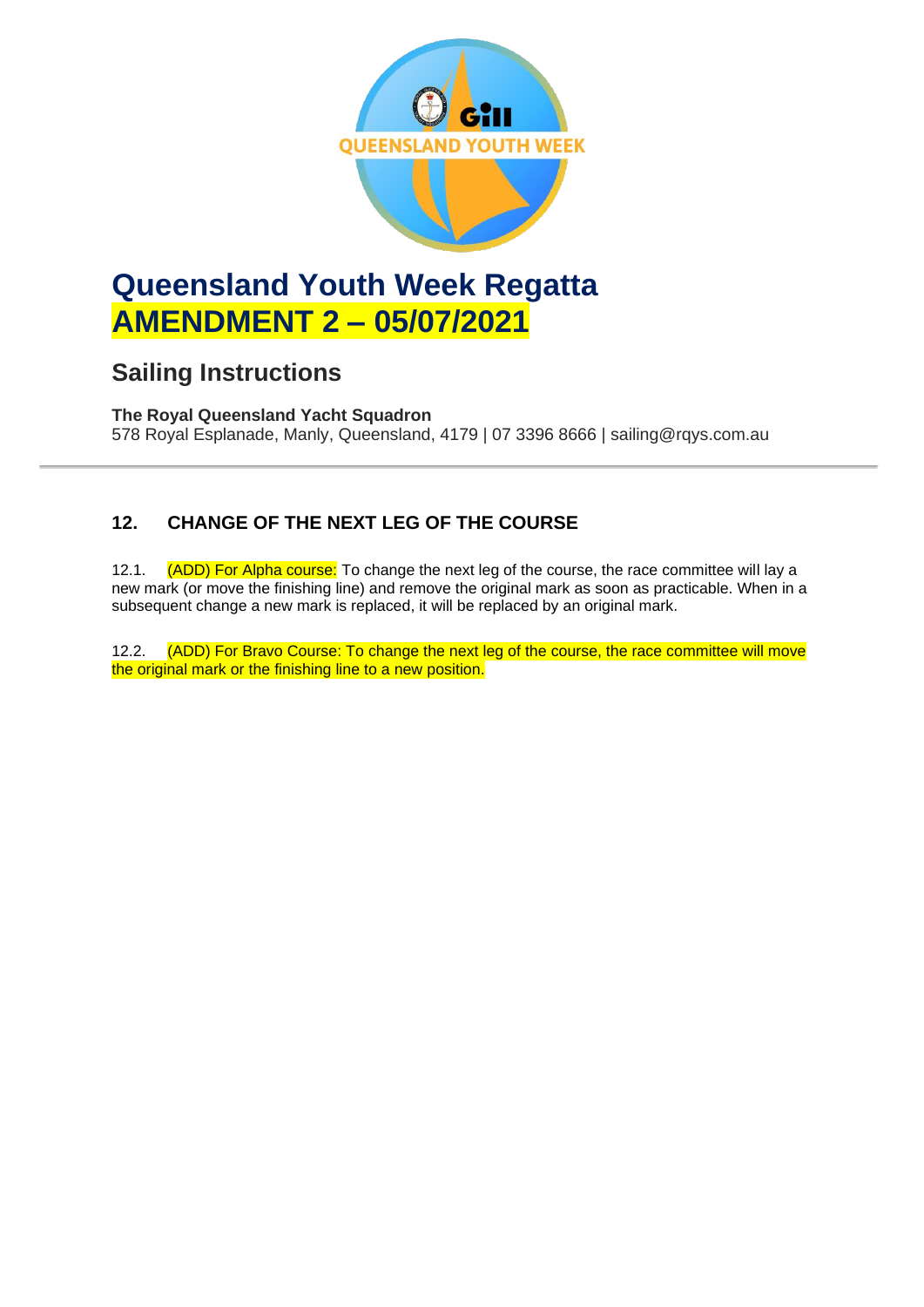#### **SI ADDENDUM A**

| <b>Class</b>                      | Max No.<br><b>Races</b> | <b>Class Flag</b>                                | <b>Course</b><br>Area                                   | <b>Target</b><br><b>Time</b><br>(Minutes) | <b>Time</b><br><b>Limit</b><br>(Minutes) | <b>Finish</b><br><b>Window</b><br>(Minutes) |
|-----------------------------------|-------------------------|--------------------------------------------------|---------------------------------------------------------|-------------------------------------------|------------------------------------------|---------------------------------------------|
| 29er                              | 8                       | Red Insignia,<br>White<br>Background             | Alpha (A)                                               | 30                                        | 45                                       | 15                                          |
| Nacra 15                          | 8                       | Blue Insignia,<br>White<br>Background            | Alpha (A)                                               | 30                                        | 60                                       | 15                                          |
| Raceboard                         | 8                       | Orange &                                         | Alpha (A)                                               | 25                                        | 45                                       | 15                                          |
| Techno<br>Windsurfing             | 8                       | <b>Black Bic</b><br>Techno<br>Insignia,          | Alpha (A)                                               | 25                                        | 45                                       | 15                                          |
| Foiling<br>Windsurfer<br>(iQFoil) | 8                       | White<br>Background                              | Alpha (A)                                               | 15                                        | 30                                       | 15                                          |
| <b>Laser Radial</b>               | 8                       | Red Insignia,<br>Green<br>Background             | Bravo (B)                                               | 40                                        | 70                                       | 15                                          |
| Laser 4.7                         | 8                       | Red Insignia,<br>Yellow<br>Background            | Bravo (B)                                               | 40                                        | 70                                       | 15                                          |
| Flying 11                         | 8                       | Blue Insignia,<br>White<br>Background            | Bravo (B)                                               | 40                                        | 70                                       | 15                                          |
| 125                               | 8                       | <b>Black</b><br>insignia, white<br>background    | Bravo (B)                                               | 40                                        | 70                                       | 15                                          |
| Optimist Open                     | 8                       | <b>Black</b><br>Insignia,<br>White<br>Background | $\overline{\mathsf{Charlie}}$ (C)<br>(ADD)<br>Bravo (B) | 30                                        | 60                                       | 15                                          |
| Optimist<br>Intermediate          | 8                       | White<br>Insignia, Blue<br>Background            | Charlie (C)<br>(ADD)<br>Bravo (B)                       | 30                                        | 60                                       | 20                                          |
| Optimist<br>Green                 | 8                       | White<br>Insignia,<br>Green<br>Background        | Charlie (C)<br>(ADD)<br>Bravo (B)                       | 20                                        | 50                                       | 20                                          |
| Sabot                             | 8                       | Blue Insignia,<br>Orange<br>Background           | Charlie (C)<br>(ADD)<br>Bravo (B)                       | 30                                        | 60                                       | 15                                          |
| O'pen Skiff                       | 8                       | <b>Black</b><br>Insignia,<br>White<br>Background | Charlie (C)<br>(ADD)<br>Bravo (B)                       | 30                                        | 60                                       | 15                                          |